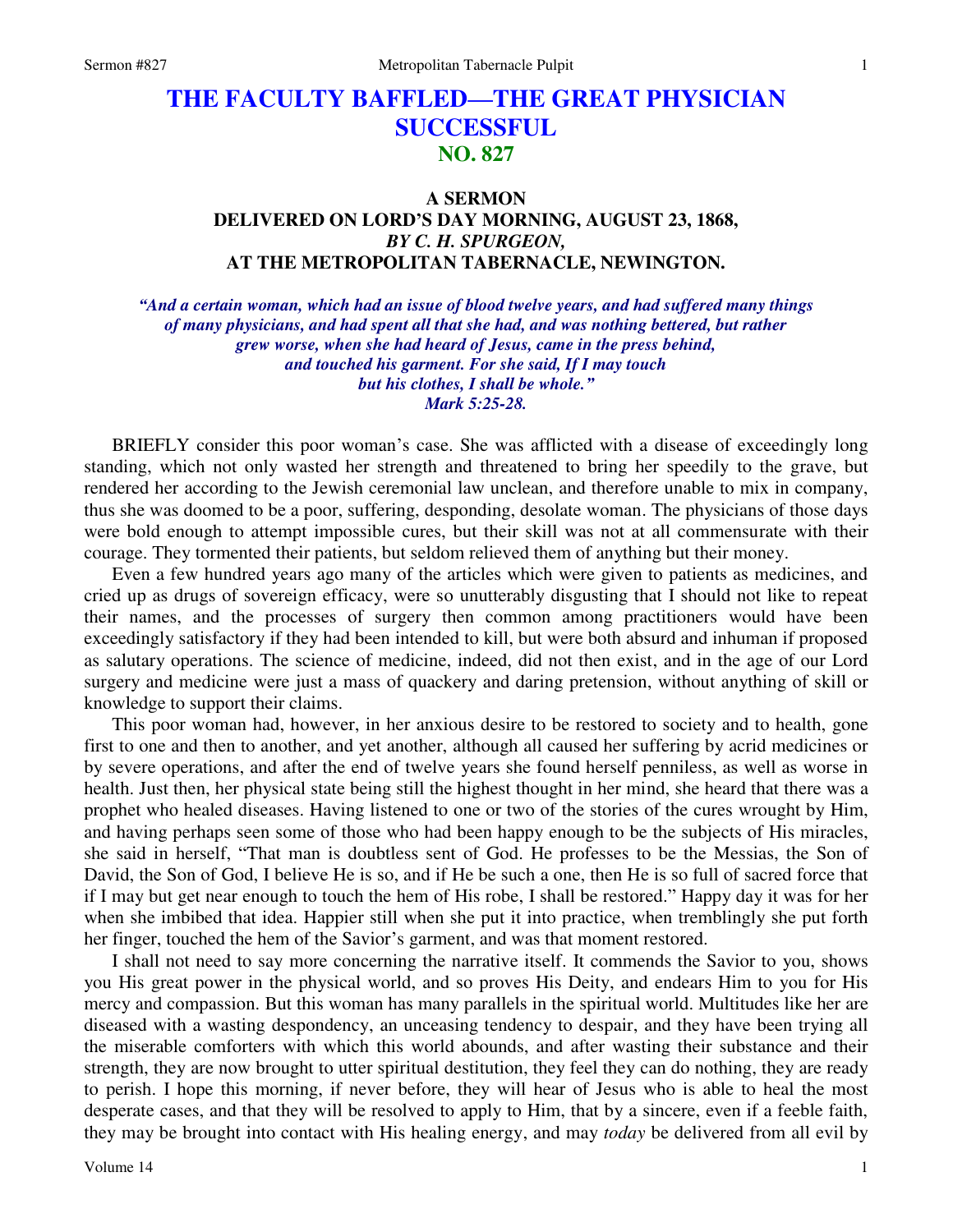the great Restorer's touch. God grant it, for the Redeemer's sake, by the power of the Holy Ghost, and He shall have all the praise.

 I intend, this morning, first of all, *to expose the physicians upon whom poor sin-sick souls often trust,* when I have done so, I will *show you why all these physicians, without exception, fail,* thirdly, I shall *describe the plight of the patient after the failure of these trusted physicians,* and lastly, *show how a cure can be wrought even in those.*

**I.** Let me EXPOSE THE PHYSICIANS WHO DELUDE SO MANY BY THEIR VAIN PRETENSIONS.

 Among the herd of deceivers, I single out one of the vilest first, an old established doctor who has had a wide practice among sin-sick souls—a wicked old poisoner he is, but for all that exceedingly popular, named Dr. Sadducee. He adopts usually the homoeopathic principle, namely, to cure like by its like. He gives one form of sin as a cure for another. For instance, as soon as he sees one melancholy with unbelief, he prescribes licentiousness. He says, "You are getting dull, you must cheer up, you ought to mix with society. A young person like you ought not to be disturbed with these serious thoughts, those are mere fanatics who alarm you, pray be calm. I would recommend you to attend the theater or the music hall, these will drive dull care away." He feels the patient's pulse, tells him it is much too low, he must really take a little stimulant, and try what gaiety will do.

 Alas! this old but damning prescription is frequently written out and pressed upon awakened souls as if it were wisdom itself, whereas it is a piece of Satanic craft and falsehood. It never did work a cure, and never can. It bids the man escape from drowning by plunging deeper beneath the waves. It tells him to quench the flame which is burning in his heart by adding fuel to it. It pretends to heal the leper by thrusting him into the inner recesses of the lazar-house, where disease runs not the most miserably. By making bad worse, the lover of pleasure hopes to recover from the qualms of conscience.

 As a notable instance of Dr. Sadducee's practice, in its mildest form, I would quote the case of George Fox, the celebrated founder of the Quakers, when perplexed about his salvation, he went to divers friends and ministers for advice, one said he thought it would do him much good to smoke tobacco, another recommended him to get married as speedily as possible, another thought if he joined the volunteers, that would certainly take his thoughts from melancholy. "Alas!" he says, "I found them as empty as a hollow drum." Such physicians minister no medicine to a mind diseased.

 A story is told of Carlini, the Italian actor, who being the subject of heavy depression of spirit, applied to a French physician, and it was recommended to attend the Italian theater, and, said the physician, "If Carlini does not dispel your gloomy complaint, your case must be desperate indeed." The physician was not a little surprised when his patient replied, "Alas! sir, I *am* Carlini, and while I divert all Paris with mirth, and make them almost die with laughter, I myself am dying with melancholy." How empty and insufficient are the amusements of the world! Even in their laughter their heart rejoices not. Miserable comforters are all those who would drown seriousness in wine and merriment.

When the heart is breaking it is vain to offer music and the dance, or to fill high the flowing bowl. When the arrows of God stick fast in a man's soul, the world's vain songs suit not with the hour, they jar on the ear, and increase the misery which they would remove. When God awakens a sinner, he cannot be so readily deceived as when he was in his dreams. The Holy Spirit has made him feel the bitterness of sin, and bruised him with the rod of conviction, and now his broken bones demand a real and true physician, and he cannot endure the simpering deceiver who tells him that there is no resurrection, neither angel, nor spirit. It is too late to say to such a man, "Let us eat and drink, for tomorrow we die," he dreads to die, and trembles lest death should come upon him unawares.

 A much more respectable firm of physicians has been established from time immemorial in the region of Mount Sinai, near the abode of one Hagar, known as the bondwoman. The business is now carried on by Dr. Legality and his pupil, Mr. Civility. You will remember that in John Bunyan's time, they were in a large practice, Mr. Worldly Wiseman was their patron, and sent the pilgrim round that way, telling him that the old doctor had much skill in delivering men of their burdens, and that if the old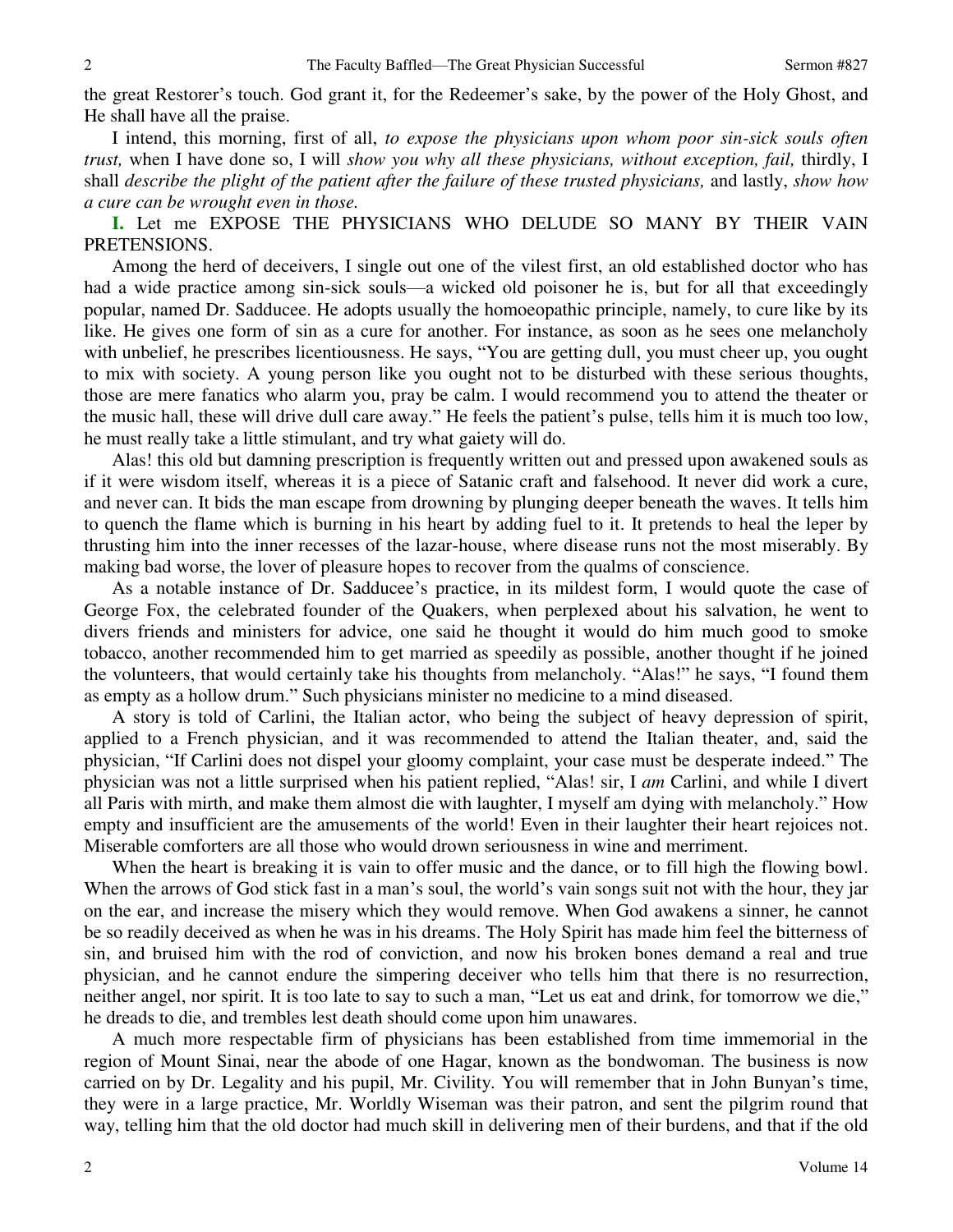gentleman himself was not at home, his young man, Mr. Civility, would do almost as well. This firm was trading, in our Savior's day, under the name of Scribe and Pharisee. It was the same deceptive system, and under different names it will always be the same piece of imposture until the crack of doom.

 The theory of practice is this, "Be careful in diet and regimen, be very observant of certain laws and regulations, and then your issue of blood, or whatever it may be, shall be healed." Go all over England, and the great doctor for men's souls, the most popular of physicians now living, is this Dr. Legality. The one great prescription is, "Do this and do that, abstain from this, and give up the other, keep the commandments, and pray at certain hours, and these things will save you." Dressed out in different fashions, but always the same thing, this great falsehood of salvation by the works of the law is still holding men under its iron sway and deluding them to their destruction.

 There may be some now present who are unhappy enough not to know the truth which Paul tells us so plainly, "By the deeds of the law there shall no flesh be justified in His sight, for by the law is the knowledge of sin." I was myself for many a day treated by this Dr. Legality, and many a black draught have I swallowed under his orders. I tried to keep the law of God, and thought that my repentance and tears must be an atonement for the past. But who can keep the law? What man can keep whole what he has broken? We have each of us already sinned, and therefore the hope of salvation by our own goodness is a vain one.

 The law pronounces a curse upon the man that sins but once, how can a man, then, having already sinned ten thousand times, hope by any future obedience to escape from the curse which hangs thick and heavy over his head, soon to burst in eternal storm? Yet this is the fond delusion of humanity, Sinai is still the chosen route to heaven for the crippled sons of a father who found the task too much for him. Some of you imagine that if you do your best—if you are kind to everybody, if you are generous to the poor, if you owe no man anything, if you conduct yourselves respectably—this is enough to save you, but it is not so. He that believes not on Jesus Christ shall be damned as well in his morality as in his debauchery, he that casts not himself upon the mercy of God as revealed in the crucified Savior, has shut against himself the one portal to heaven, and shall never be able to enter into life.

 There is another physician whom I greatly despise, but am compelled to mention him because he has entrapped many, one Dr. Ceremonial. He is the vilest of quacks, a very mountebank, a transparent deceiver. His drugs are worthless trash, and his modes of operation are rather the tricks of a merryandrew, or the antics of a dancing master, than the sober teachings of thought and judgment. This Dr. Ceremonial has patented a lotion for producing regeneration in little children, by the application of a few drops to their foreheads. He puts his hands on the heads of boys and girls, and by what he calls occult influence, confirms them in grace.

 He professes to be able to make a piece of loaf and a cup of wine to be actually divine, and in themselves a channel of grace to the souls of men. The substances are material—a mouse may nibble at the one, a bottle will hold the other, you can touch them, taste them, smell them, and yet fools adore them as divine, and imagine that material substances can be food for souls. Surely this Dr. Ceremonial flourishes all the more because of the monstrous absurdity of his teachings, his pills are huge, but men have wide swallows, and can receive anything. Why, think for a minute, and then wonder for an hour, men are to be sanctified by gazing at genuflections, millinery, and candles! The east is said to be a more gracious quarter of the heavens than the west, and creeds repeated with the head in that direction possess a peculiar efficacy. It appears that in spiritual operation certain colors are peculiarly efficacious, prayers said or sung in white are far more prevalent than in black, and according to the age of the year and the condition of the moon, puce, scarlet, and blue, are more acceptable to God. I have no patience with these things, it is hardly good enough sport for laughter, but so long as fools abound knaves will flourish, and this Dr. Ceremonial will get men to spend their substance in abundance, and laugh in his sleeve to think that rational beings should be his silly dupes.

 I trust there are none such here. I hope none of you are so befooled. What can there be in crossings, bowings, and uttering over and over the same words? What is any worship unless the reason and heart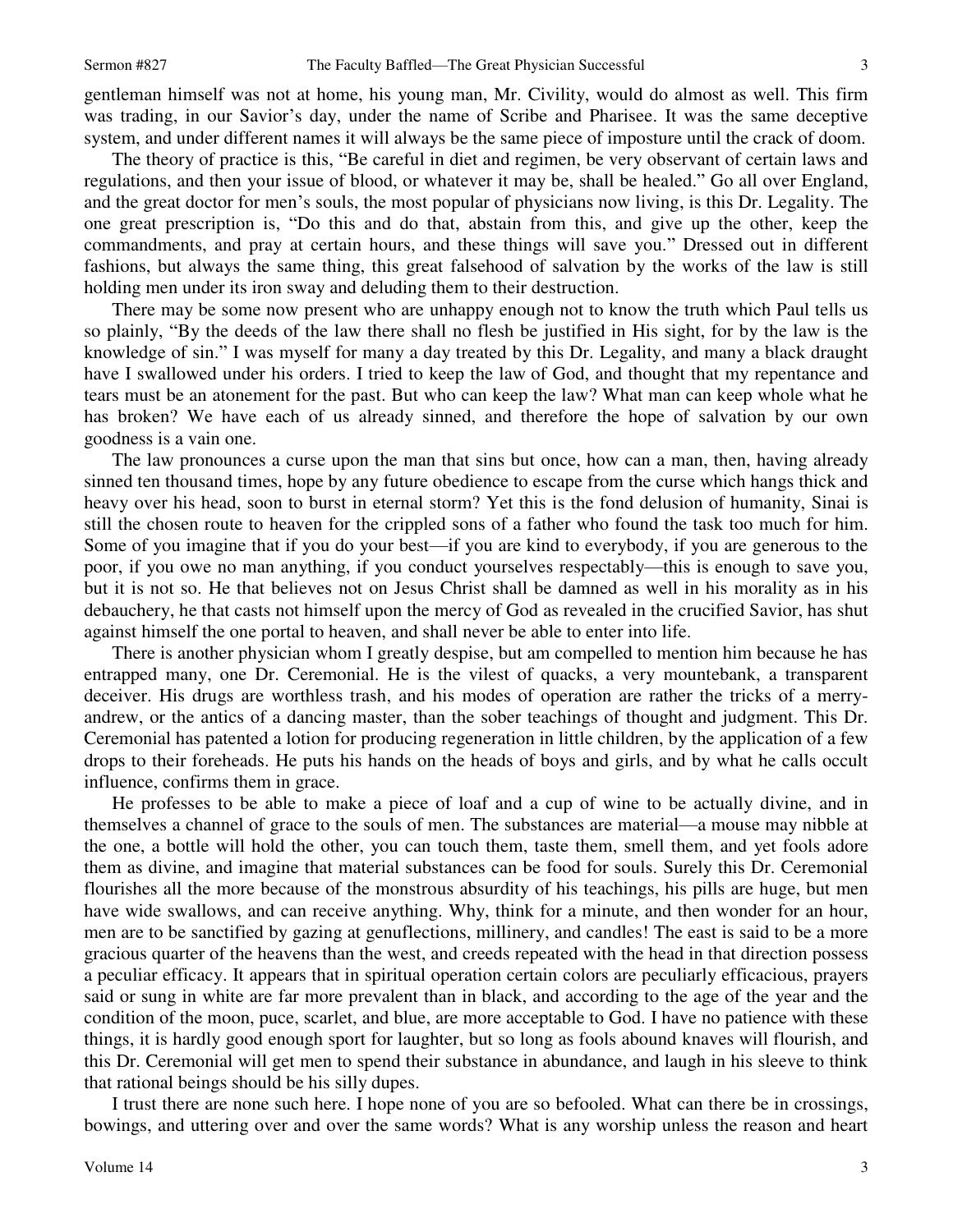enter into it? What can there be in one material substance to give it sanctity? Is it not as absurd as the fetishism of the Bushman, to believe that bricks and mortar, and slates and boardings can make a holy place? That indeed, any one place can be a jot holier than another, that any plot of ground can be holier than common ground, or that any man, because certain words have been said over his godless, graceless head, can be made a dispenser of the grace of God, and a pardoner of sins! We are not so befooled, but still this quack drives a good trade, and is held in very high repute.

 Here I may name one Dr. Ascetic, who has taken a house hard by the abode of Dr. Ceremonial. His business, however, does not flourish quite so much now as formerly, for his methods are a little too rigorous for the times. Under his treatment men are taught that pain and virtue are much alike, that starvation is a means of grace, dirt is devotion, and horsehair next to the skin a sanctifying irritant. Few persons like this heroic treatment, but certain brotherhoods and sisterhoods amuse themselves with the treatment in a modified form. The more heroic doses of wormwood and gall are out of fashion, still men like a bitter in moderate quantities.

 In the olden times this Dr. Ascetic flourished much. Then men wore hair shirts, flogged their poor shoulders, went on mad pilgrimages, and in other ways afflicted themselves, believing that great selfdenials were patent medicines by which deliverance could be obtained from spiritual diseases. This system of soul-cure had such victims as hermits in caverns, and the followers of Simon Stylites elevated upon columns with other imbeciles which time would fail us to mention. Even in these days we read of the nuns of St. Ann, who always sleep in their coffins upright, and become unable to sleep in any other posture. The Fakeers in Hindustan do but carry out to perfection the regulations which some in this Christian land would impose upon our respect. But all this is the mere invention of man, and he who follows it shall find that he torments himself in vain.

 I shall now mention a physician who practices among Dissenters as well as elsewhere, and I am persuaded has some of you for his patients. His name is Dr. Orthodoxy. His treatment consists in this, that you are to believe certain doctrines most firmly and bigotedly, and then you shall be saved. Have I not some in this place, this morning, whose great difficulty about salvation is that they cannot quite comprehend the mystery of predestination? If you talk to them about the precious blood of Jesus, and speak of the soul-saving efficacy of a simple trust in Him, they reply, "But I cannot quite understand the doctrine of election!" and then they mention some passage of Scripture upon that subject—their notion being that if they could understand mysteries they would then be saved, if they could hold the orthodox faith in every point they would be delivered from their sins. But it is not so.

 I have known scores of persons who have been held in horrible bondage by exclusively thinking upon one part of orthodoxy to the exclusion of the rest. They have grown more wretched, more distracted, more hopeless, than they were before, because having heard the doctrine of election and predestination propounded, they must forever be harping upon it. It is a blessed doctrine, and I believe it and hold it firmly, that God has a chosen people, but for all that, before men have come to Christ they often make that doctrine to be a stone of stumbling and a rock of offense. Even if you would be infallible, and believe every truth as it is taught in Scripture in the most correct manner, your belief would not save you*.* True religion is something more than correct opinions. A man may as well descend to hell being orthodox as heterodox; there is a correct road to destruction as well as an incorrect one—I mean a way in which a man may carry the truth in his right hand, as well as another road in which the pilgrim hides a lie in his left.

 One more physician I will mention, and that is Dr. Preparation. He holds and teaches that the way to be saved is to prepare yourselves for Christ, and if you prepare and make yourselves fit for Jesus Christ, then you will obtain peace. The modes of preparation are very much these, "You must deeply wound yourself, you must doubt God's power to save you, and dishonor Jesus by your fears, you must endure terrors of conscience, and be the subject of alarms.'' It is not said so in that Book, but still, this is the current teaching of many, and is so munch believed that men will not trust in Jesus Christ because they have not felt this nor experienced the other. Do I not, every week meet with persons who tell me, "You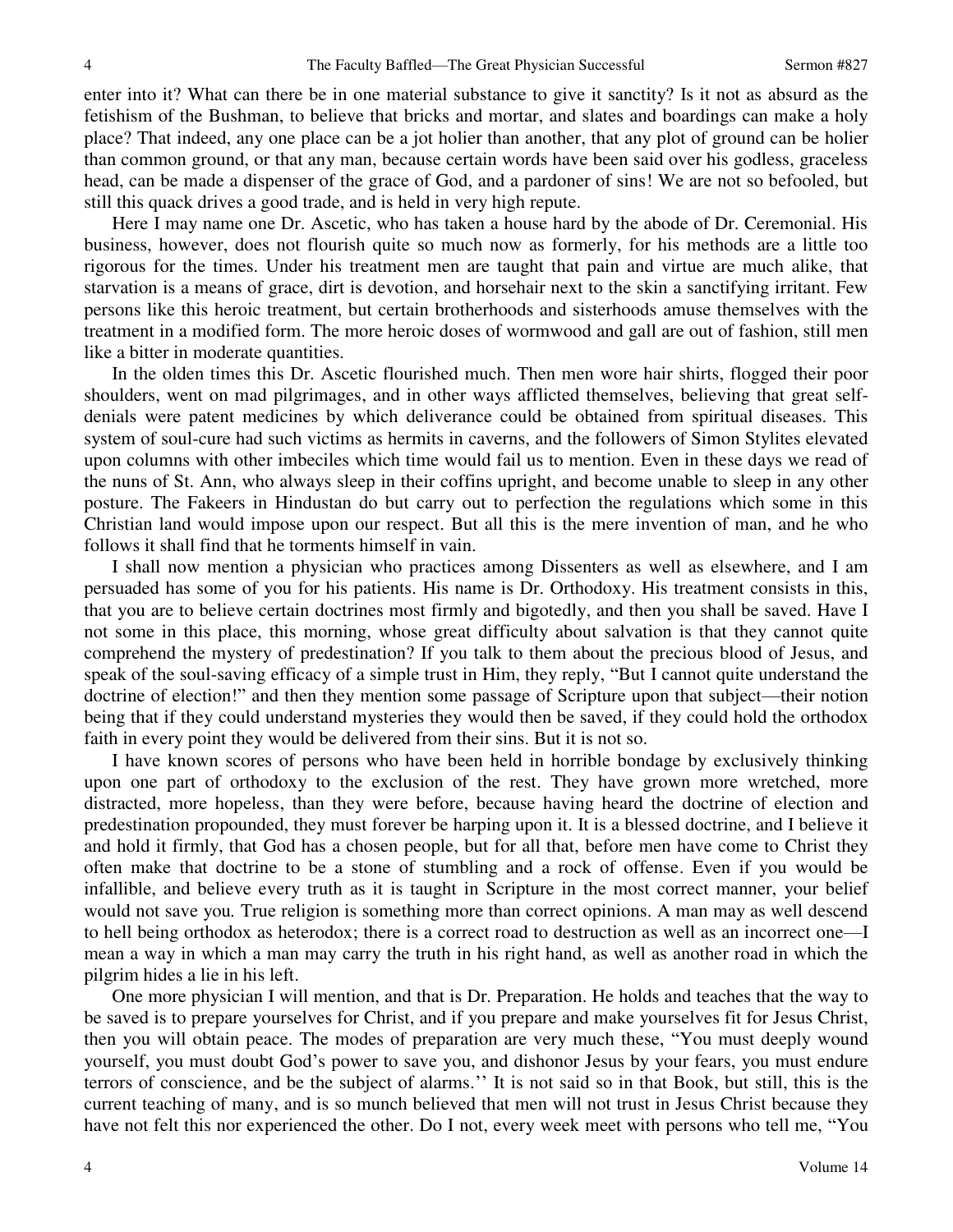invite those to come to Christ who feel their need, I do not feel any need as I ought, and therefore I may not come." I cannot understand why such people do not open their ears, for times out of mind I say that Jesus Christ did not come into this world to save sensible sinners only, but to save sinners from their insensibility, that Jesus Christ bids sinners, as sinners, believe in Him, and does not limit the command to those who repent. Men are not only to come *with* broken hearts, but *for* broken hearts, and if they cannot feel their need, they should come to Jesus to be helped to feel their need, for this He gives them, "Tis His Spirit's rising beam."

 My Lord and Master want nothing of you, O lost and bankrupt sinners. He bids you come simply trusting in Him, being nothing at all in yourself, and having all in Him. I believe those who think they do not feel their need, often feel their need the most. If any one should say, "I have a sense of need," then he claims to have something good, but those who confess that they have no good feelings or emotions, are poor bankrupts, broken down, so that their last penny is gone, and to them is the Gospel sent. Trust Jesus, believe that He can do what you cannot do, and in the absence of any good in yourselves, believe that all the good you want is treasured up in Him, and cast yourselves, empty, naked, soul-diseased as you are, flat upon the perfect work of Jesus, and you shall be saved.

 I have just gone through a list of those physicians with which I believe many of you have long been acquainted.

#### **II.** WHAT IS THE REASON FOR THEIR FAILURE?

 Why is it that none of the prescriptions of these learned and popular gentlemen have ever been able to work a single cure? Is it not, first of all, because *they none of them understand the disease?*

 If the disease of human nature were only a matter of outward iniquity, or only skin-deep, through intellectual error, ceremonies perhaps might have some effect, and legal exhortations might be of some use, but since the inmost heart of man is depraved, and the sin of our nature lies in the very core of our humanity, and is inherited from our birth, of what avail is consecrated water, or sacraments, or good works, or anything external, which cannot change the nature and turn the bias of the mind? The will is obstinate, the affections are depraved, the understanding is darkened, the desires are polluted, the conscience is stultified, but legal physicians make clean the outside of the cup and platter, they touch not these inward evils. They do not really know that man is dead in sin, they treat the patient as if he had wounded himself a little, and could be salved, and bound up, and made complete again. They know not the deep pollution of sin, but imagine that man has stained himself a little, and only a little, so a sponge of reformation, and a little hot water of repentance, will soon remove all unpleasant marks. But it is not so, the fountain of our being is polluted, the foundation of our nature is rotten, and not until we come to Christ do we find that the physician who comes to the point and who touches the disease at its source.

 Moreover, *these physicians often prescribe remedies which are impossible to their patients*. They tell the man, "You must feel so much." "Feel!" says he, "why my heart is like granite. If I could feel, I could do all the rest, but I can no more make myself feel than I can make myself an angel. You bid me do what is far beyond my power." Then they bid him work, crying, "You must press forward, be in earnest, agonize, labor!" "But," says he, "I do try, I have tried for years, but my endeavors are not such as God accepts, and I may continue trying till I perish. I want to be told a sure way to salvation at once, I long for immediate peace, and light, and liberty." These physicians prescribe walking to those who have broken their legs, and sight as a remedy for those whose eyes are gone, bidding men to do what they cannot, and they never point them to what Jesus has done on their behalf. When the Gospel bids the sinner cease from his toiling and trust alone in Jesus, having nothing and being nothing in himself, but taking Jesus to be his all in all, and when it adds that even this is the gift of God's Spirit, then it puts before him an available method for the weakest, guiltiest, and most distressed.

*Many of the medicines prescribed by these false physicians do not touch the case at all.* As I have already shown you, outward ceremonies cannot by any possibility affect the inward nature, and the mere performance of good works, and the utterance of excellent prayers, can have no effect in quieting the conscience. Conscience cries, "I have offended God, how may I be reconciled to Him? My past sins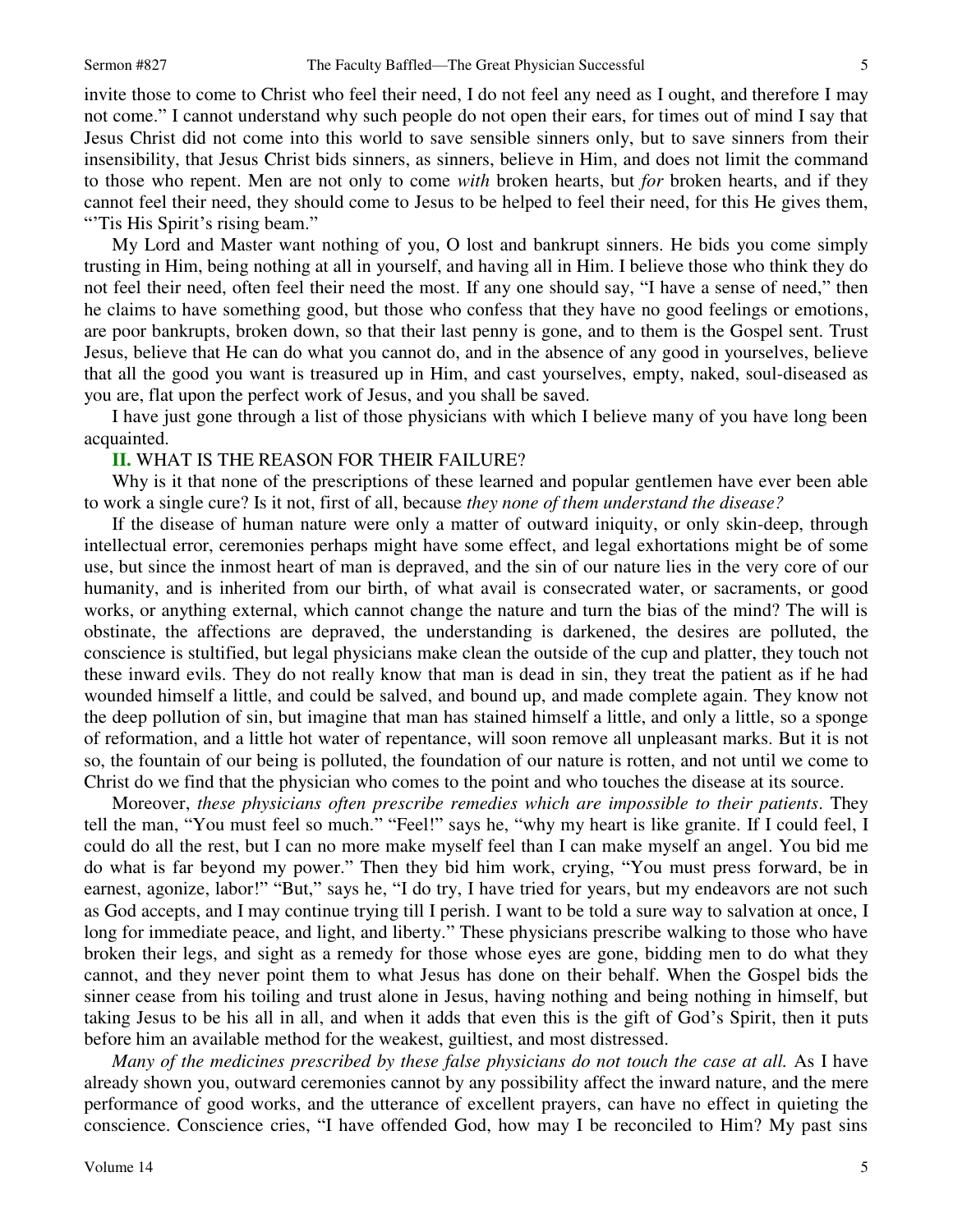clamor for vengeance, God is not just if He does not punish me. Oh! where shall I find peace for my soul?" where but in the bosom of the Mediator? Only at Calvary is the medicine for a wounded conscience to be found. From those five wounds of our blessed Lord, healing fonts are streaming still, he that looks to Him shall find peace and comfort and full salvation, but the doing and the feeling, and the performing of this and that, and ten thousand things besides, are all a mockery, a delusion, and a snare, they touch not the case.

*The disease of fallen humanity is wholly incurable except by the hand of Omnipotence.* It is as easy for us to create a world as to create a new heart, and a man might as well hope to abolish cold and snow as hope to eradicate sin from his nature by his own power, he might as well say to this round earth, "I have emancipated you from the curse of labor," as say to himself, "I will set myself free from the thralldom of sin." JEHOVAH alone can save, It is His prerogative, and they who tell me that they are to have a finger in it, that they and their deceivers, the priests, can assist a little in salvation, that their tears, their groans, their cries, their repentances and their humblings, can do at least something, these I say, fly in the face of God, rob Him of His dearest prerogative, impugn His Word, rob Him of His glory, and provoke Him to jealousy. God is a sovereign and will be treated as such. Woe unto the man who contends with Him!

 Brethren and sisters, let me say plainly this one word, and then leave this point. Rest assured that wherever in salvation you see a trace of the creature's power or merit, you see a work that is spoiled and polluted. If there be in the fountain one drop of anything but Jesus' blood, it will not cleanse, if there is in the robe one single thread of anything but what Christ worked out for us while here below, the whole robe is polluted, and will not serve as a wedding garment. For a needy soul the work must be Christ's from top to bottom, all of Him, and all of grace, but if there be anything of human merit, or anything else that comes of man, the work is marred upon the wheel, and God will not accept it. These are some of the reasons why these physicians fail to bring health and cure.

**III.** I shall describe THE PLIGHT OF THE PATIENT WHO HAS TRIED THESE deceivers, and now at last finds himself brought into distress.

 For five years I was in that plight, seeking by every way that I knew of to find peace with God. At the end of that period my condition was much like that of this poor woman. Now, there were four pieces of mischief done in her case. First, the woman had *lost all her time.* Twelve years! Who knows the value of a day? Who can calculate the costliness of a year? Twelve years, all gone! And what a pity that these poor people who are seeking to be saved by the works of the law should be losing all that precious time! What a pity that you, dear friends, who are not yet saved, should be getting grey, and so many years should be running to waste! They ought to be spent for the Lord. I hope they may be yet, what remains of them, but think and be humbled, you have been all this time outside the banquet door—all this time unwashed, when the fountain is full—all this time unhealed, when the restoring hand can save you in a minute—all this time in jeopardy, in danger of your soul, while the gate of the city of refuge has been open. It is a solemn loss of time that these delusions bring on men, and yet we cannot tear them away from them, for if we prove the folly of one they take to another, and if we prove the folly of all, yet still will they go back to them like a dog to his vomit. They will have anything sooner than go to Christ, for Christ Himself has said, "You will not come unto me that you might have life," anywhere else men will cheerfully go, but not to Him.

 The second mischief in the case was that *she was no better.* If she had felt a little better she would have had some encouragement, it would have been satisfactory to have some pain mitigated, some measure of the disease stayed, and so in your case, you are no better than you were when you first entered this house five years ago. You have reformed perhaps, which is good, you have given up some evil things which were once very dear to you—that is well, but still you are not one grain happier, you could not die today with any greater comfort than you could have died five years ago—you have no better hope of immortality now than you had then, nay, sometimes you have fancied the darkness thicken, and the prospect of hope has become less and less apparent. A sad thing, is it not, that after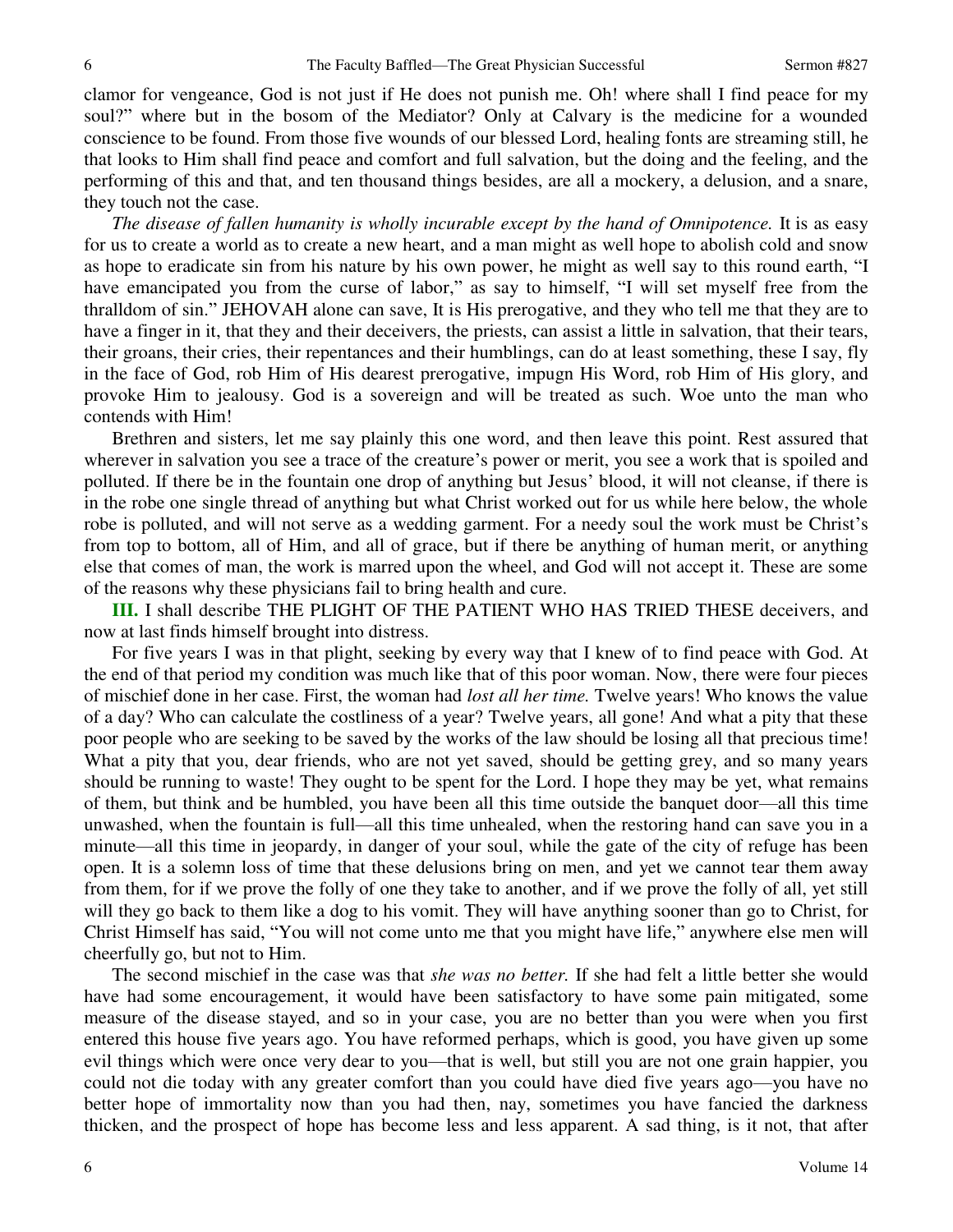doing so much, it should come to so little! You have put your money into a bag that is full of holes, you have expended it for that which is not bread, and your labor for that which satisfies not.

 The third evil in the woman's case was that *she rather grew worse,* and in addition to that, *she had suffered many things* of the physicians. She had gained a loss. The doctors had blistered here, and lanced there, and given this acrid poison and that nauseous drug, and had been skillful in nothing but in causing needless pain. So, while to effect your salvation you have been looking away from Christ to someone else, you have been needlessly troubled and tortured. Despair has hovered around your path, despondency has hung its pall above you, and you have much more gloom and deathshade yet to endure, unless you give up all that comes of self, and cast yourself on Christ. I would make a venture of it, if I were you, for you cannot lose by it, you are as bad as you can be. Better even if Jesus were angry to run into His arms, than to remain apart from Him. Jesus Christ the appointed Savior of men is able to save to the uttermost, but while you seek to others it is not possible for you to be saved, they will either bolster you up with self-righteousness, which will harden your heart, or else cast you down by putting before you impossible duties, to attempt which will be to increase your despair—

### *"None but Jesus, none but Jesus Can do helpless sinner good."*

 Yet helpless sinners pierce themselves through with many sorrows as they fly to earthly physicians for relief. One more matter. The woman *had now spent all that she had.* Her poverty was a new ill of which the only good was that now she had no more to spend with the physicians, she was driven to Christ. So it is a most blessed though painful experience, when a man has spent all, when he discovers that he has nothing left, no, not so much as an atom of merit, or hope of ever having any. It is well when the man cries, "I have always thought that perhaps there might be an escape for me, but I have no hope left now. As for power, I am as destitute of it as I am of merit. I feel that I would but cannot pray, I would but cannot repent, I want to believe, but I can no more believe than I can fly—it must all come from God." At such a time it will come from God, for man's extremity is always God's opportunity.

 When you are empty, when your stock is all gone, even to the last rag and crumb, and you are left a helpless, hopeless, undeserving, hell-deserving sinner, and can truly feel that unless God stretches out His hand to save you, you are lost as the lost in hell are. It is then that Jesus Christ reveals Himself, and the soul cries, "My Lord, the glorious Son of God, there is no hope except in You, You can save me, I cast myself upon You, whether I sink or swim, for I am persuaded nothing else can rescue me, and while I can but perish if I do rely upon You, so at a venture I will rely upon You. If I am cast into hell, as I feel I deserve to be, yet still I will believe that You can save me." Ah! then you cannot perish, neither shall any pluck you out of His hands. If God gives you power to believe Christ, and trust yourself to Him, you are as surely saved as God is in heaven, and Christ there pleading at His right hand.

**IV.** Now to those who have spent their all on the false physicians. I have A WORD TO SHOW HOW A CURE CAN BE WROUGHT.

 This woman said to herself, "The way of cure is for me to get near to Jesus, I can see that doctors are of no good. I cannot help myself, neither can all the world besides assist me. I must press to get near to *Him*. If I cannot put my arms around Him, yet a little of Him is enough. If I cannot press to Him so as to lay hold of Him with my hand, yet as much as I can touch with my finger will be enough. I know if I cannot touch Him, if I can but get near the raveling of His garment, and touch one of them, it will do." It is a sweet truth that the least of Christ will save. The best of men, the whole of men, cannot benefit you an ounce, but the least drop of Christ, the least touch of Christ will save. If your faith is such a poor trembling thing that it is hardly fit to be called faith, yet if it connects you with Christ, you shall have the virtue that goes out from Him. For remember it was not this woman's finger that saved her, it was Christ whom she touched. True, the healing came by the act of faith, but the act of faith is not the healing—the healing all lies in the person, so that you are not to be looking to your faith, but to Jesus the Lord.